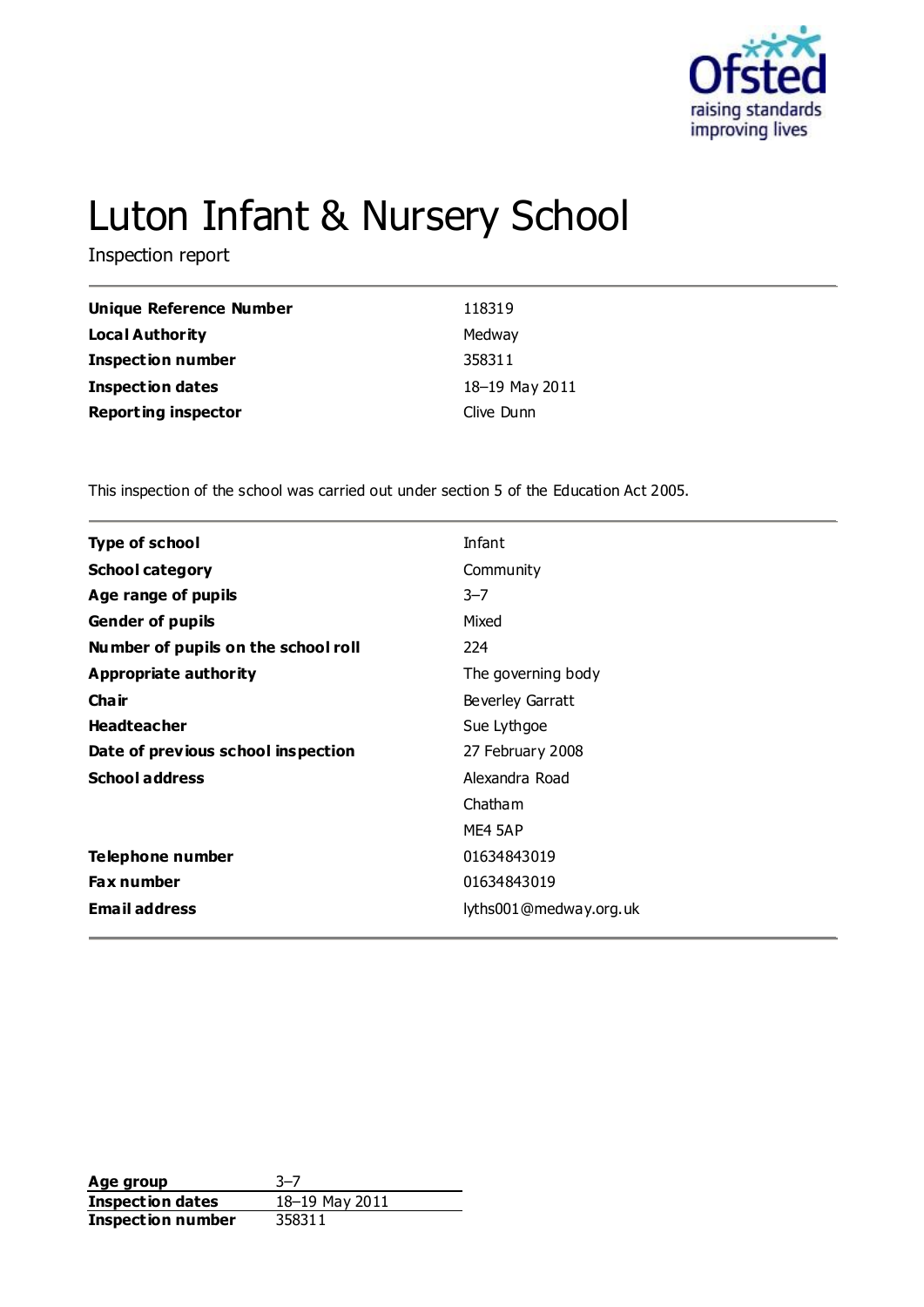The Office for Standards in Education, Children's Services and Skills (Ofsted) regulates and inspects to achieve excellence in the care of children and young people, and in education and skills for learners of all ages. It regulates and inspects childcare and children's social care, and inspects the Children and Family Court Advisory Support Service (Cafcass), schools, colleges, initial teacher training, work-based learning and skills training, adult and community learning, and education and training in prisons and other secure establishments. It assesses council children's services, and inspects services for looked after children, safeguarding and child protection.

Further copies of this report are obtainable from the school. Under the Education Act 2005, the school must provide a copy of this report free of charge to certain categories of people. A charge not exceeding the full cost of reproduction may be made for any other copies supplied.

If you would like a copy of this document in a different format, such as large print or Braille, please telephone 0300 123 4234, or email **[enquiries@ofsted.gov.uk](mailto:enquiries@ofsted.gov.uk)**.

You may copy all or parts of this document for non-commercial educational purposes, as long as you give details of the source and date of publication and do not alter the documentation in any way.

To receive regular email alerts about new publications, including survey reports and school inspection reports, please visit our website and go to 'Subscribe'.

Royal Exchange Buildings St Ann's Square Manchester M2 7LA T: 0300 123 4234 Textphone: 0161 618 8524 E: **[enquiries@ofsted.gov.uk](mailto:enquiries@ofsted.gov.uk)**

W: **[www.ofsted.gov.uk](http://www.ofsted.gov.uk/)**

© Crown copyright 2011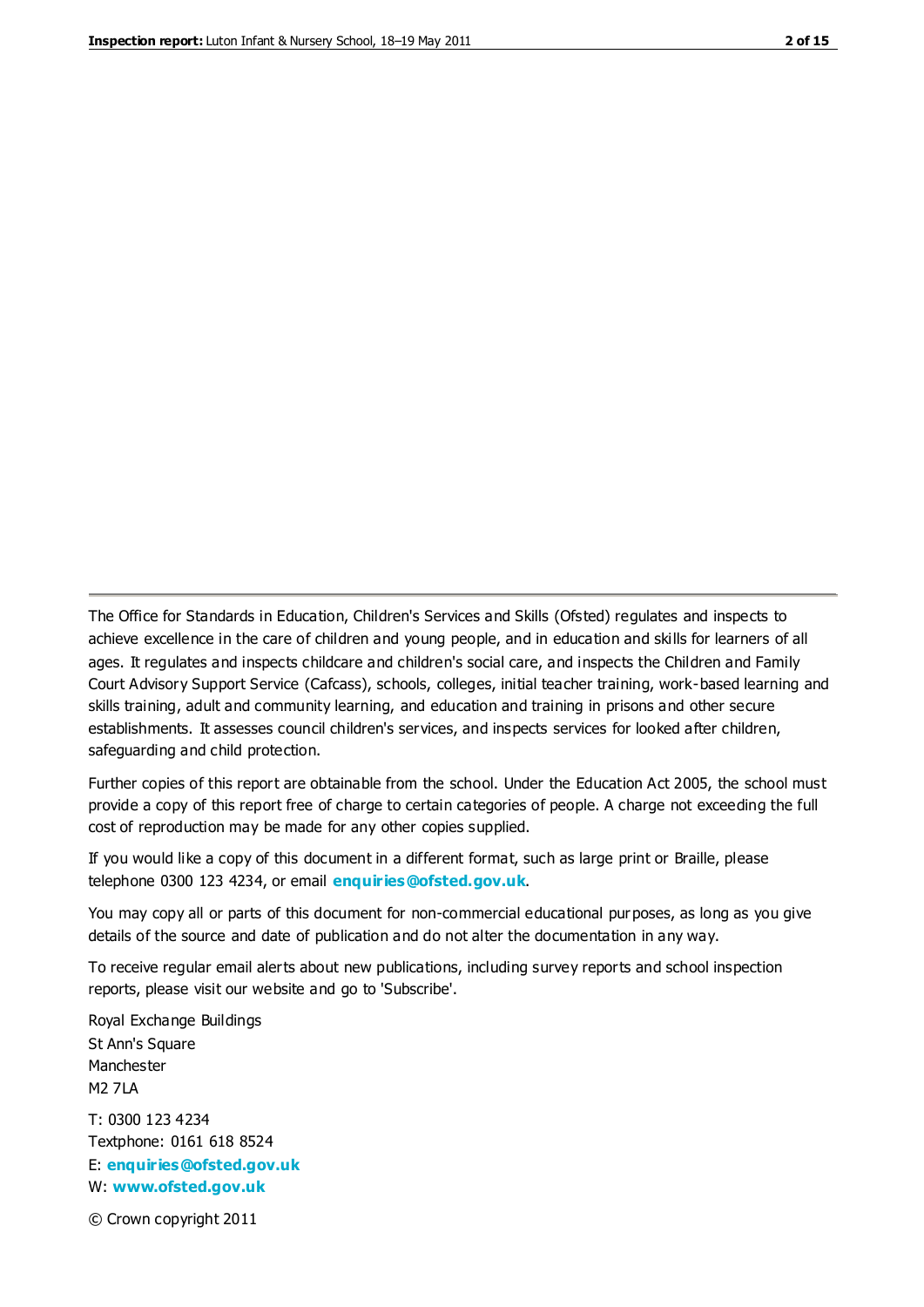# **Introduction**

This inspection was carried out by three additional inspectors. They saw 17 lessons taught by 12 staff and sampled additional support sessions for individuals. Inspectors spoke with pupils, staff, representatives of the governing body and a member of the local authority. They observed the school's work, and looked at planning, monitoring, a range of policy documents and records, the minutes of governing body meetings and a range of pupils' work and assessments. They also analysed 58 questionnaires returned by parents and carers, and four from staff.

The inspection team reviewed many aspects of the school's work. It looked in detail at a number of key areas.

- Whether monitoring, evaluation and planning are rigorous enough to raise pupils' attainment.
- $\blacksquare$  How effectively assessment is used to adapt teaching and the curriculum to meet the needs of different groups, particularly in writing.
- The strengths in provision that contribute to apparently good outcomes for pupils with special educational needs and/or disabilities.
- $\blacksquare$  How successfully provision meets the needs of pupils who arrive with little or no English in order to improve their attendance and achievement.

# **Information about the school**

This infant school is larger than average for schools of its type and the roll is rising. The proportion of pupils from minority ethnic groups is well above average. It has risen significantly in recent years, with a rapidly growing population from Eastern European backgrounds, who often speak very little or no English when they arrive. The proportion of pupils who speak English as an additional language is well above average. A significantly growing proportion of pupils join the school later than the normal points of entry, currently approximately a third of pupils in Key Stage 1. Many of these have either previously not attended school at all, or had brief experiences of a number of different schools. Around half of all pupils have special educational needs and/or disabilities, which is well above average. Pupils' needs link mostly to speech, language and communication, or behavioural, emotional and social difficulties. The proportion known to be eligible for free school meals is above average. The school's provision has included a nursery since January 2009. The governing body manages a breakfast club.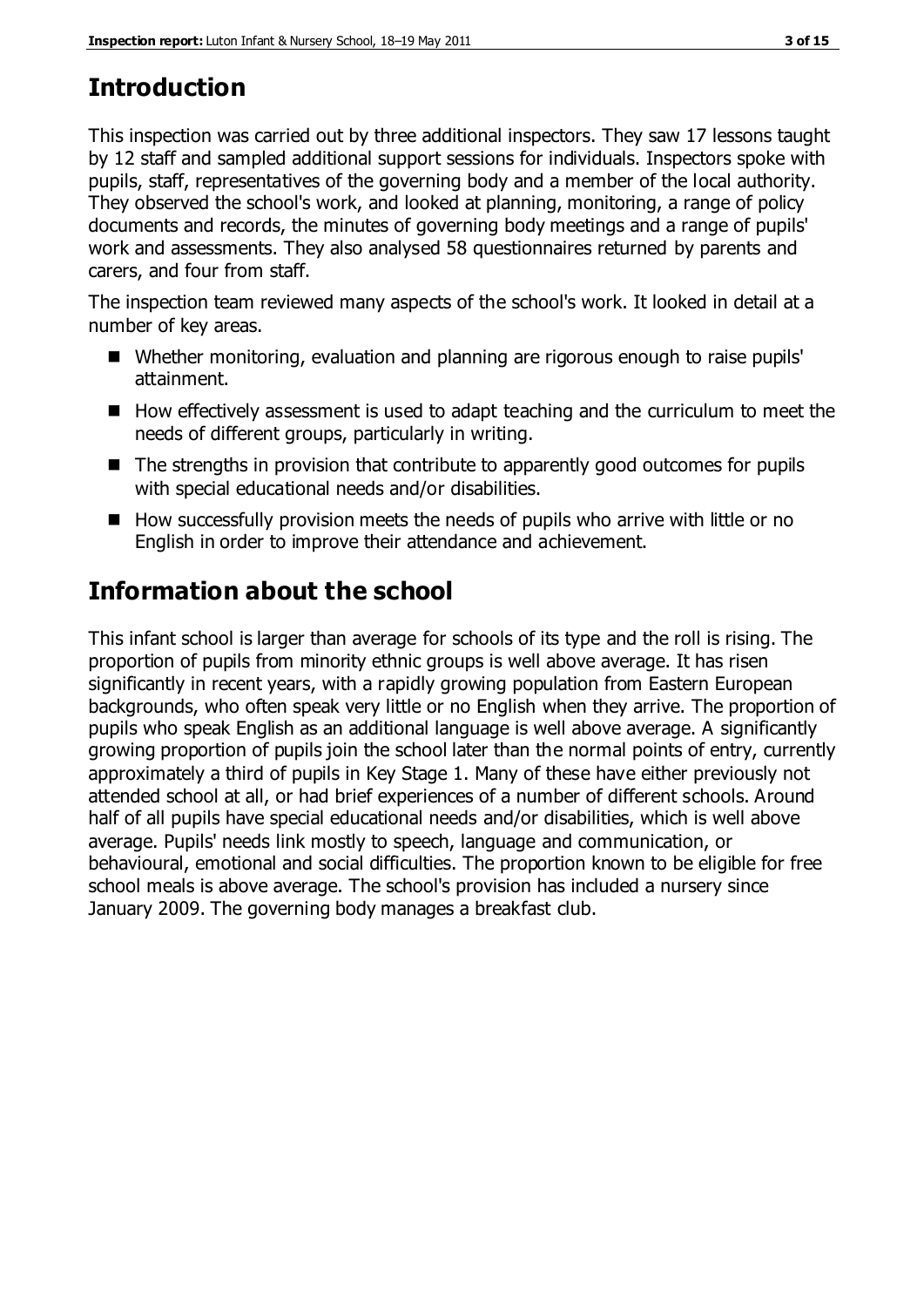# **Inspection judgements**

| Overall effectiveness: how good is the school? |  |
|------------------------------------------------|--|
|                                                |  |

### **The school's capacity for sustained improvement 2**

## **Main findings**

The considerable care for pupils shown by staff at Luton Infant and Nursery School has a striking impact on securing good achievement, particularly for the large proportion of pupils whose contexts may make them potentially vulnerable. The school works proactively with parents and carers to help break down possible barriers that might prevent pupils making the most of what the school has to offer. One parent referred to the communication between home and school by describing how staff 'always make a special effort', an approach taken across all aspects of the school's work. A culture of high expectation about the capabilities of both staff and pupils alike underpins the school's good capacity to improve. For example, the school has plans to use strong links with a network of other schools to enable its teachers to develop their skills by observing outstanding practice elsewhere. Leaders use rigorous monitoring systems to check frequently whether pupils are doing well enough and respond quickly to address any potential underachievement. This has resulted in an improving trend in rates of progress. The leaders have a detailed and accurate view of the school's effectiveness, and use this information to create effective plans to target areas requiring improvement. The governing body provides the school's leaders with a good level of challenge and support. Consequently, the school has successfully sustained and developed its good-quality teaching, curriculum and Early Years Foundation Stage.

Attainment is low at the end of Year 2 because a considerable proportion of pupils join the school after the normal points of entry with exceptionally low skills. Although their rates of progress are good and improving, there is not sufficient time to raise their attainment to average levels. Despite this, pupils' achievement is good because all groups make at least consistently good progress, and those who join the school at the start of Reception, and remain throughout, make outstanding progress. The broadly average levels currently seen across all pupils in Year 1 and Reception provide convincing evidence of a strong and sustained rise in attainment across the school. Strategies to promote literacy skills, including a strong focus on developing vocabulary, learning of letter sounds, and a highly structured programme of additional reading interventions, have significantly accelerated rates of progress in reading and writing.

Teachers' use of assessment information to ensure that activities and work match the needs of different groups is a significant strength. While taking good account of pupils' often low starting points, lessons successfully target work as closely as possible to ageappropriate levels, supporting the drive to raise attainment. Children get off to a good start in Nursery with an effective balance of short, adult-led sessions and plenty of opportunity to learn through self-chosen activities. However, across the rest of the school, adults direct too much of some lessons. This limits opportunities for pupils to work independently and develop problem-solving skills to promote even greater achievement.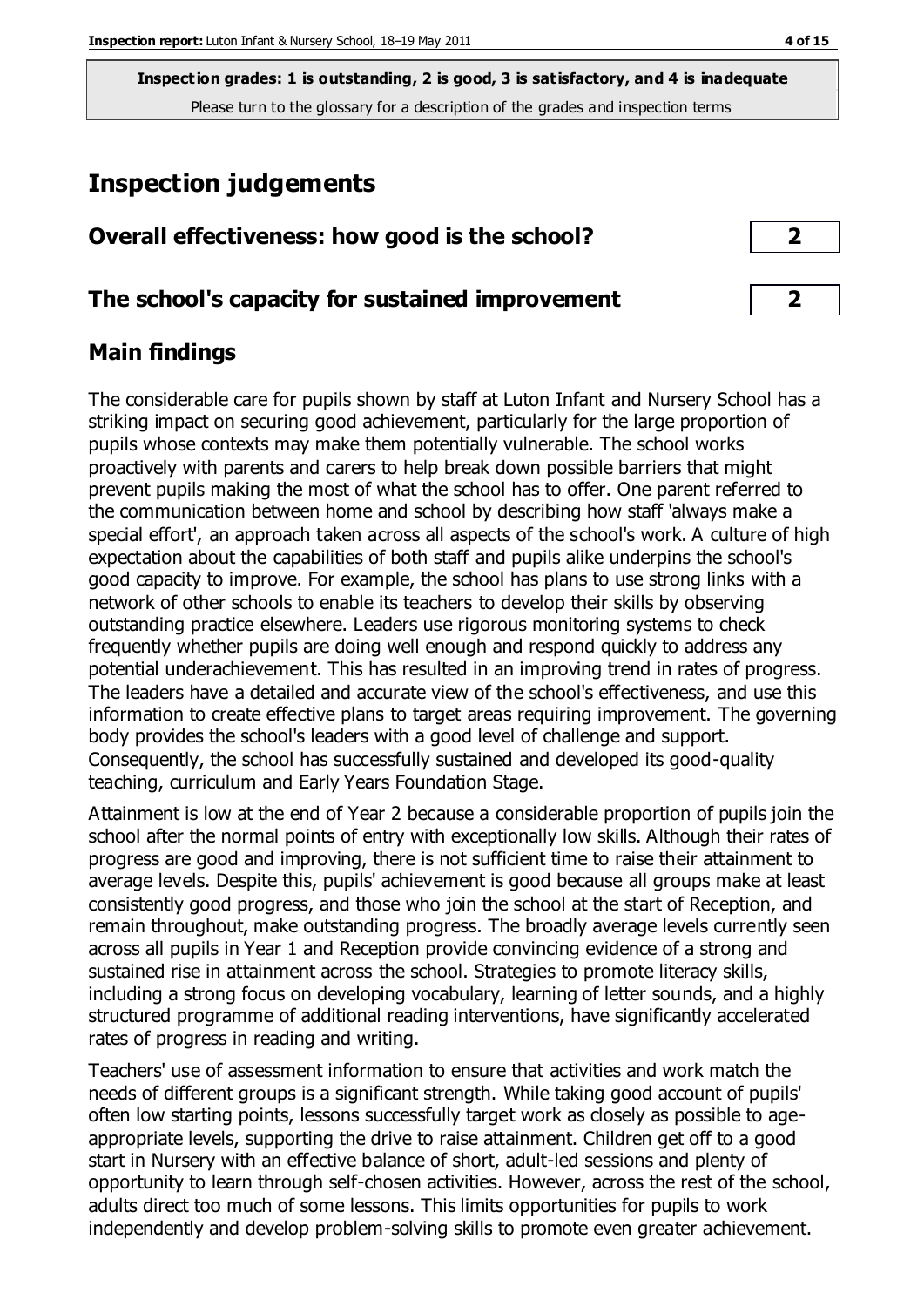Good-quality support from the skilled team of teaching assistants helps ensure pupils with special educational needs and/or disabilities are fully included and achieve well. Pupils who arrive part way through the school with little or no English make good progress through a combined package of learning alongside their peers in class, and additional support as part of a targeted group. The school's evaluations of the impact of this additional class show that it has improved attitudes and attendance. Although still low, overall attendance is rising rapidly and the number of pupils that are persistently absent has fallen significantly. The school's thorough breakdown and analysis of attendance patterns shows that there is some variation in the rate of improvement between different groups. The school recognises it can do more with this data to target specific groups, including its efforts to raise awareness with parents and carers of the importance of regular attendance.

## **What does the school need to do to improve further?**

- Raise levels of attainment so that those leaving Year 2 in 2012 and beyond are at least broadly in line with national averages by:
	- $-$  reducing the amount of time in lessons in Reception to Year 2 that pupils are directed by an adult to promote better achievement, independence and problem solving
	- implementing plans to improve the quality of teaching so that much is outstanding through the use of strong links with other schools to enable teachers to learn from best practice elsewhere.
- $\blacksquare$  Raise levels of attendance to at least average by:
	- using the school's detailed monitoring and tracking of attendance to set targets and give encouragement and support for specific groups
	- refining efforts to engage with particular groups of parents and carers to emphasise the importance of regular attendance.

## **Outcomes for individuals and groups of pupils 2**

Overall, pupils start school with skills that are well below those expected for their age. In the 2010 end-of-Key-Stage-1 assessments, pupils who had been at Luton Infants since the start of Reception, who were the large majority, attained above-average levels. The corresponding group in the current Year 2 have made outstanding progress to be on track to attain broadly average levels. Despite this, the numbers who join the school late and attain the lowest levels, even with their good and improving rates of progress, mean that overall attainment is set to remain low this year.

Broadly average attainment seen in lessons and pupils' work across the rest of the school provides clear evidence of the strongly improving trend. Prominent displays of writing throughout the school celebrate pupils' achievements. Most are well motivated to practise and improve their skills. In an English lesson in Year 2, pupils achieved well, writing diary entries about an heroic boat rescue in the imagined role of Grace Darling. Stimulated by the role-play activity at the beginning and end of the lesson, pupils were transfixed when one pupil dressed up and went through the 'magic hoop' to answer questions in the assumed role of Grace. Pupils with special educational needs and/or disabilities achieved well because the subject matter inspired them. In addition, effective support from the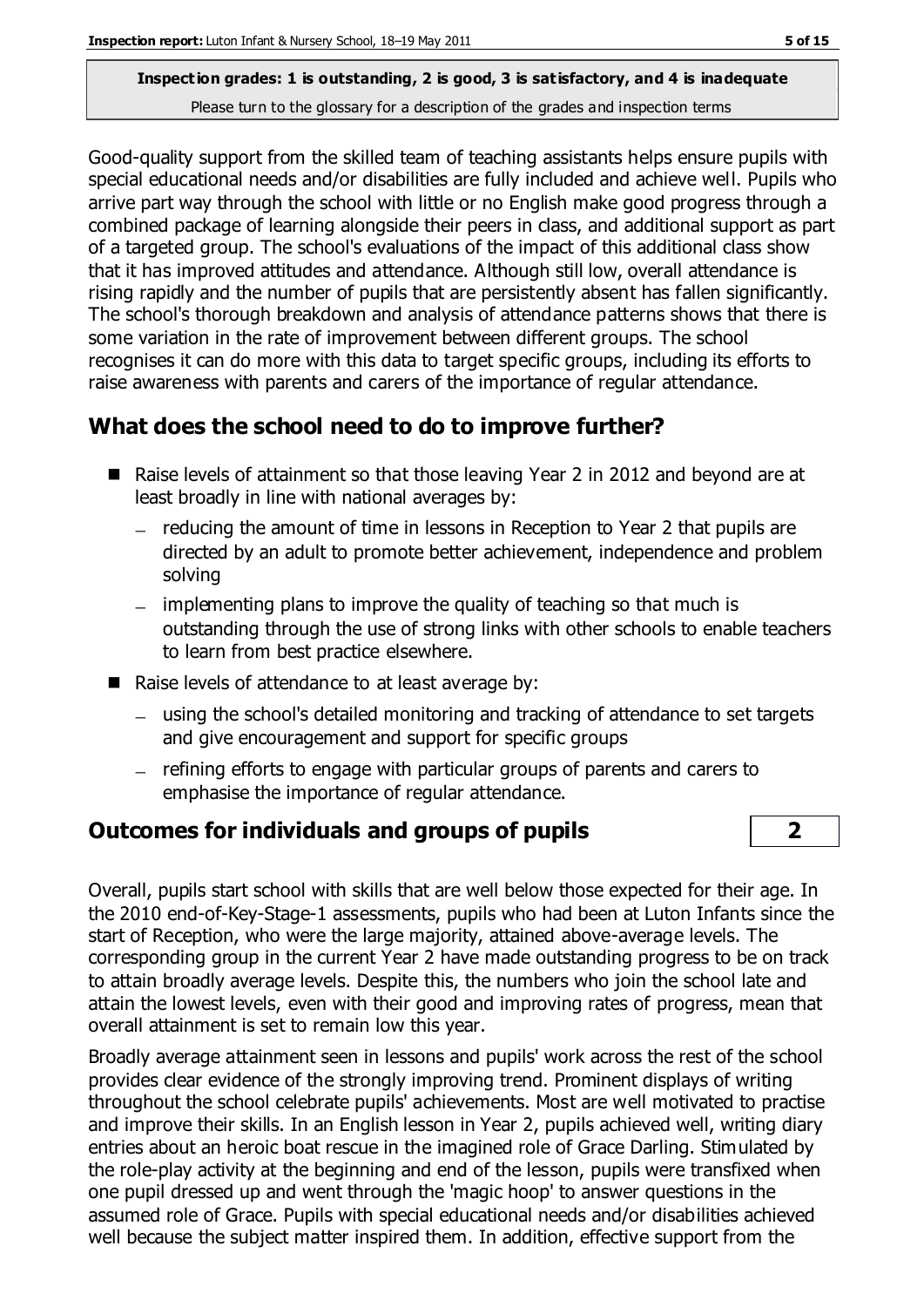teaching assistant gave them the right prompts, guidance and encouragement to develop their skills, but allowed them enough independence to sustain their own good pace of work. In another writing lesson, different groups made good progress because they understood well what their own next steps were to improve their writing. In the nurturing environment of the additional class for those at the earliest stages of learning English, pupils develop confidence, language and personal skills well. A strong focus on key vocabulary, including during less formal sessions, supports their good progress. Pupils are supportive of each other in helping to translate and explain where necessary.

Pupils' consistently good and sometimes outstanding behaviour in lessons makes a strong contribution to their good achievement. Positive conduct reflects pupils' good understanding of right and wrong. Although some playtime behaviour is a little boisterous, pupils from different backgrounds mix well and say they feel safe in school. Pupils develop good habits relating to healthy lifestyles, and take-up rates of the healthy free school meals currently offered to all pupils are high. The school's allotment not only develops pupils' knowledge and understanding of growing vegetables, but also provides a good link with the local community. Pupils understand well the qualities required to carry out specific roles, including those proudly wearing their 'Helping Hands' badges. Enthusiastic participation in cultural opportunities, including music making and art, underpin their good spiritual, moral, social and cultural development. In an assembly, the whole school community joined in the enthusiastic and tuneful singing of complex part songs, contrasting with the stillness and peace created afterwards to give chance for personal reflection. Pupils do not give up even when tasks are challenging, one of their 'Golden Rules'. However, they do not always have opportunities to use this to best effect with enough time to work independently or collaboratively on open-ended tasks. That said, pupils' well-developed personal and social skills, improving attendance, good progress and understanding of their next steps, prepare them satisfactorily for the next stage of their education and beyond.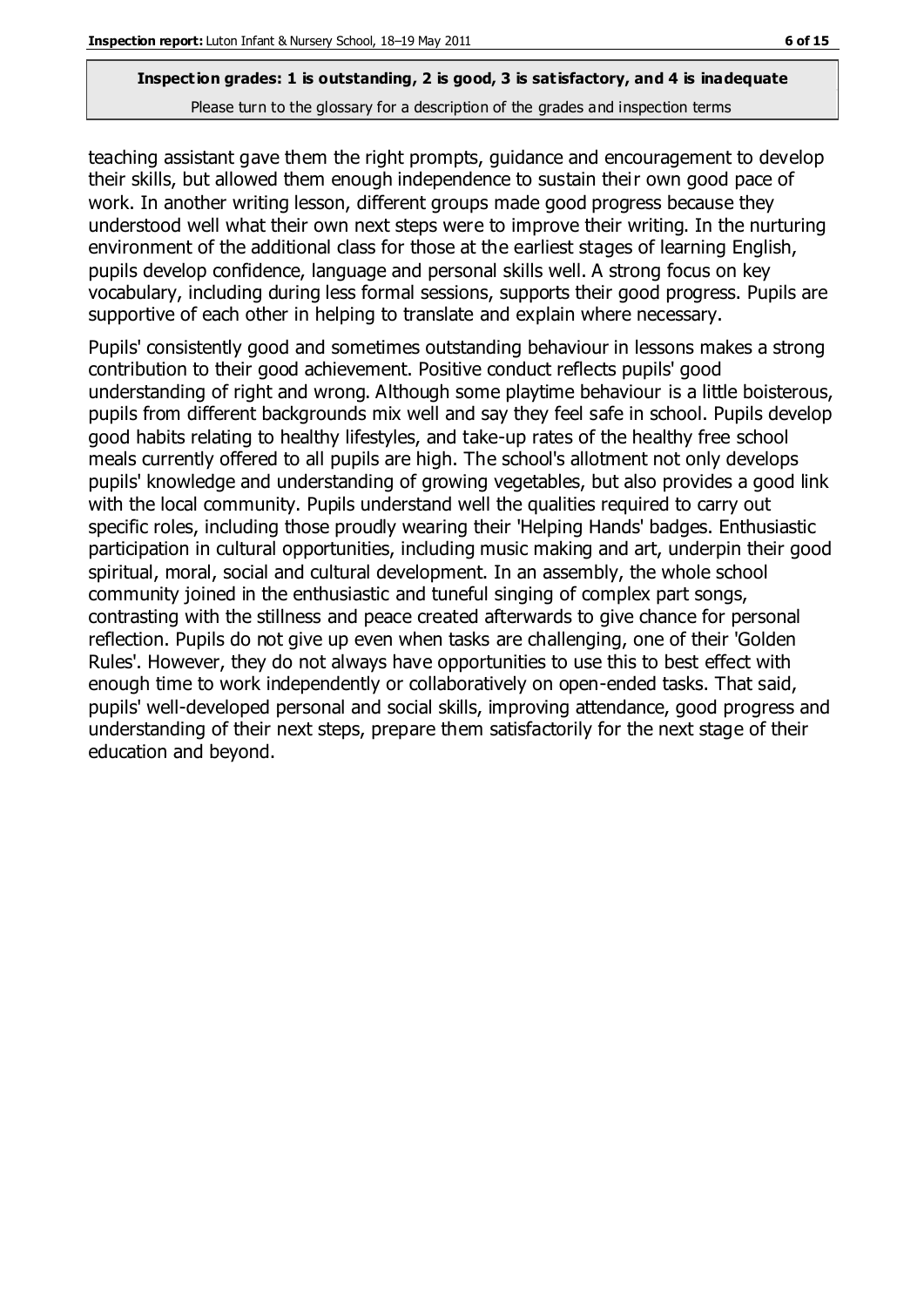# **Inspection grades: 1 is outstanding, 2 is good, 3 is satisfactory, and 4 is inadequate**

Please turn to the glossary for a description of the grades and inspection terms

These are the grades for pupils' outcomes

| Pupils' achievement and the extent to which they enjoy their learning                                                     |                |
|---------------------------------------------------------------------------------------------------------------------------|----------------|
| Taking into account:<br>Pupils' attainment <sup>1</sup>                                                                   | 4              |
| The quality of pupils' learning and their progress                                                                        | $\mathcal{P}$  |
| The quality of learning for pupils with special educational needs and/or disabilities<br>and their progress               | $\overline{2}$ |
| The extent to which pupils feel safe                                                                                      | $\mathbf{2}$   |
| Pupils' behaviour                                                                                                         | 2              |
| The extent to which pupils adopt healthy lifestyles                                                                       | 2              |
| The extent to which pupils contribute to the school and wider community                                                   | $\overline{2}$ |
| The extent to which pupils develop workplace and other skills that will contribute to<br>their future economic well-being |                |
| Taking into account:<br>Pupils' attendance <sup>1</sup>                                                                   | 4              |
| The extent of pupils' spiritual, moral, social and cultural development                                                   | 2              |

<sup>1</sup> The grades for attainment and attendance are: 1 is high; 2 is above average; 3 is broadly average; and 4 is low

#### **How effective is the provision?**

The broad and balanced curriculum supports pupils' personal and academic development well. Changes to the curriculum to make it more flexible have allowed teachers to use assessment information well to plan tasks and activities that provide appropriate challenge for the whole class and different groups within it. Pupils are beginning to learn how to review and improve their own work. Marking accurately assesses pupils' work and shows them how well they have done, although it does not consistently show pupils how to improve. Teachers' questioning skills are good and the teachers find effective ways to engage pupils in whole-class parts of the lesson, although there is sometimes a tendency for these to last too long because teachers have planned to include too much. High expectations in lessons motivate pupils and support their good achievement. In a mathematics lesson in Year 1, pupils were enthused by the 'challenge' envelope in the middle of the table that they could open once they felt confident enough in their subtraction tasks. In a guided-reading session in Year 2, pupils with special educational needs and/or disabilities developed a deeper understanding of the story because the teaching assistant asked appropriately challenging questions and encouraged them to develop and extend their answers.

All adults know pupils in their care extremely well as individuals. This secures the successful inclusion and well-targeted support for pupils whose contexts may make them potentially vulnerable, including those who speak little or no English. The school can point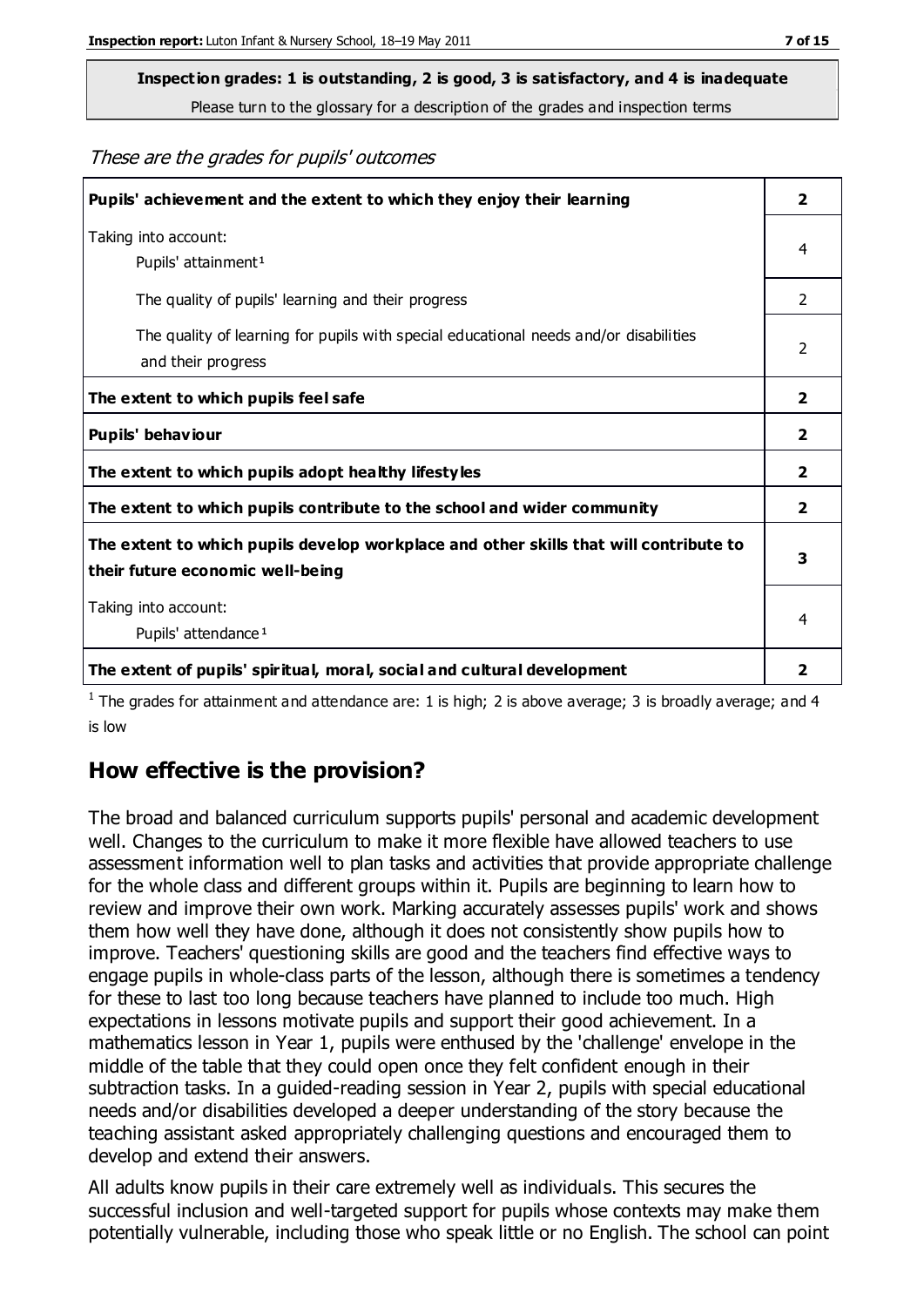to numerous and striking examples where potential barriers to the achievement or wellbeing of individual pupils have been broken down. As the headteacher said, 'I am so proud of my staff they are always willing to go the extra mile.' Pupils who attend the breakfast club get their day off to a positive and healthy start, including cleaning their teeth after breakfast. A broad range of rigorous and effective strategies to both promote attendance and directly tackle absence are starting to have a significant impact on raising low attendance levels.

These are the grades for the quality of provision

| The quality of teaching                                                                                    |  |
|------------------------------------------------------------------------------------------------------------|--|
| Taking into account:<br>The use of assessment to support learning                                          |  |
| The extent to which the curriculum meets pupils' needs, including, where relevant,<br>through partnerships |  |
| The effectiveness of care, guidance and support                                                            |  |

## **How effective are leadership and management?**

The headteacher, well supported by the deputy headteacher, has created a strong team and common sense of purpose at all levels. Plans for improvement correctly identify priorities and include challenging targets, although these are not always sharp and specific enough to make the measuring of success straightforward. A committed, experienced and stable governing body focuses strongly on the impact of decisions on improving outcomes for pupils. It maintains a thorough knowledge of the school's effectiveness through regular monitoring visits to the school and the detailed reports that leaders provide. Leaders meet with staff to carry out extensive analysis and evaluation of the progress made by individuals and groups six times a year. They ensure that staff use this information to respond rapidly to any potential underachievement by adapting provision. Gaps between different groups are closing. The school does not tolerate discrimination of any kind and there are no recorded racist incidents.

The school is proactive in building effective partnerships with other agencies and professionals to support and promote pupils' well-being. Particularly strong links exist to improve outcomes, including attendance, for pupils whose contexts may make them potentially vulnerable. Effective and robust safeguarding procedures are well established. A thorough training programme ensures that staff are vigilant and fully understand their safeguarding roles. The multilingual teaching assistant provides invaluable support, communicating with parents and carers who have little or no English. The school's community cohesion audit and evaluation accurately reflect strengths and development needs in this area and takes good account of the changing community and context in which the school works. The successful integration of the significant numbers of pupils who arrive after the normal points of entry secures the cohesive school community. Year 2 pupils have exchanged emails with a school in Yorkshire, but the school has plans to develop its national links further. Taking outcomes for pupils into account, the school provides good value for money.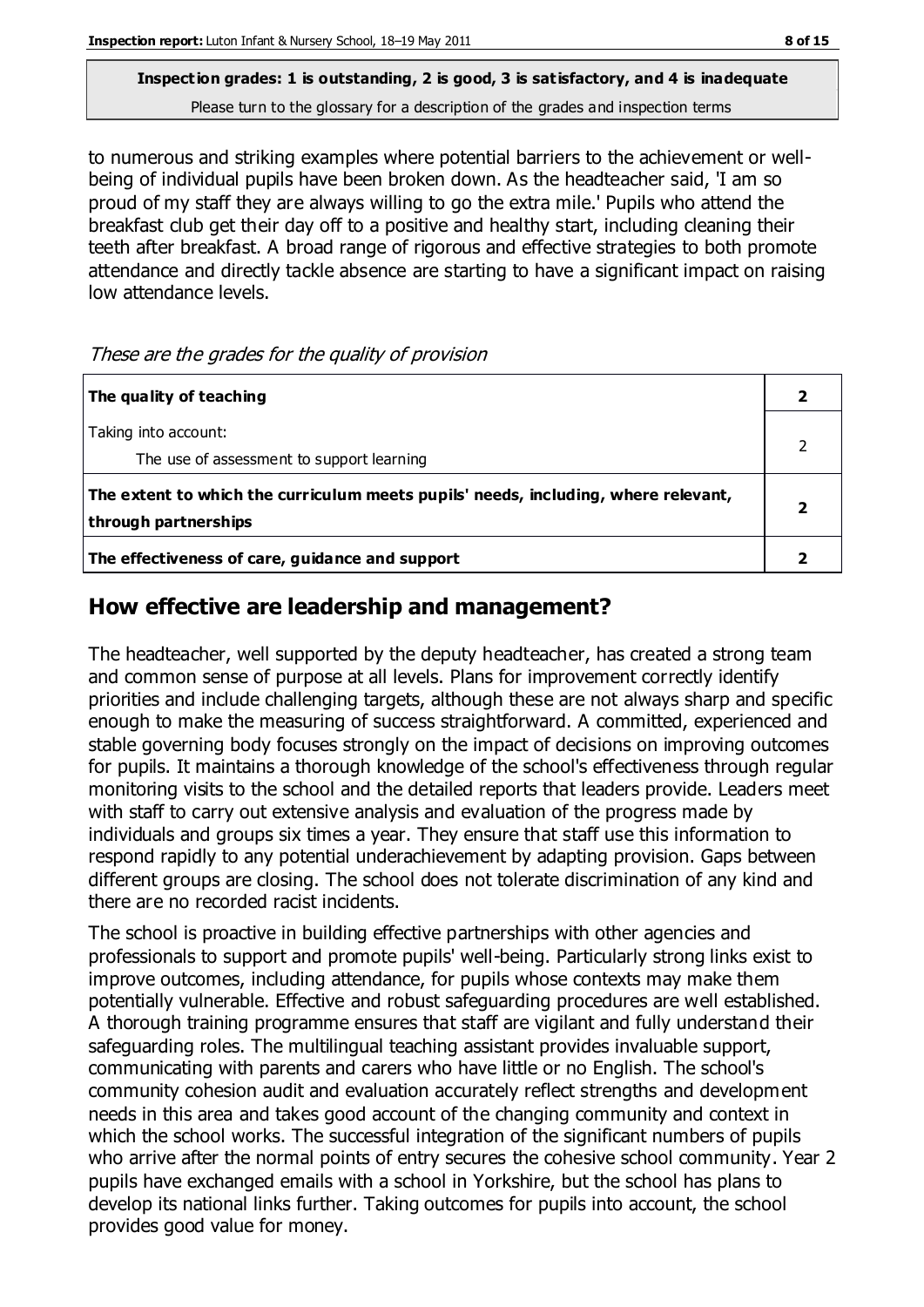**Inspection grades: 1 is outstanding, 2 is good, 3 is satisfactory, and 4 is inadequate**

Please turn to the glossary for a description of the grades and inspection terms

| The effectiveness of leadership and management in embedding ambition and driving<br>improvement                                                                  | $\overline{\mathbf{2}}$ |
|------------------------------------------------------------------------------------------------------------------------------------------------------------------|-------------------------|
| Taking into account:<br>The leadership and management of teaching and learning                                                                                   | 2                       |
| The effectiveness of the governing body in challenging and supporting the<br>school so that weaknesses are tackled decisively and statutory responsibilities met | $\overline{\mathbf{2}}$ |
| The effectiveness of the school's engagement with parents and carers                                                                                             | $\overline{\mathbf{2}}$ |
| The effectiveness of partnerships in promoting learning and well-being                                                                                           | $\overline{\mathbf{2}}$ |
| The effectiveness with which the school promotes equality of opportunity and tackles<br>discrimination                                                           | $\overline{2}$          |
| The effectiveness of safeguarding procedures                                                                                                                     | $\overline{2}$          |
| The effectiveness with which the school promotes community cohesion                                                                                              | $\mathbf{2}$            |
| The effectiveness with which the school deploys resources to achieve value for money                                                                             |                         |

These are the grades for leadership and management

## **Early Years Foundation Stage**

Children in Early Years Foundation Stage are happy and confident to engage in school, reflecting their feelings of safety. They enjoy good relationships with adults and mix well. Children start to develop good habits towards adopting healthy lifestyles through eating healthy snacks and learning important routines such as regular hand washing. They behave well and begin to develop independence by selecting activities and through making choices in their learning during focus tasks, such as choosing how to write the 'number sentences' they are trying to solve. Regular speaking and listening opportunities, a structured approach to teaching letter sounds, and strong focus on key vocabulary, are supporting children's communication, language and literacy development effectively. For example, children in Nursery were developing their speech and language skills well, engaging in the role play 'Baby Clinic', while in Reception, children applied their knowledge of letter sounds to sort unfamiliar real words and nonsense words.

Children make good progress across all areas of learning. Well-established and robust assessment systems ensure that careful observations of children's learning and development guide planning for their next steps. Adults keep children actively involved when leading group sessions and in Nursery these are short and focused. Teachers match small-group tasks well to individual needs in Reception classes. Careful deployment of resources and adults provides effective support for children and enables them to make good gains in their learning. Adults assess children's responses during tasks, varying and reshaping the activities to ensure they have the right level of challenge to promote good achievement. Sometimes adult-directed sessions in Reception last too long, particularly for some children's stage of development, which limits opportunities to learn through selfchosen activities both indoors and out. The Early Years Foundation Stage leader thoroughly analyses children's progress and leads the team in the successful use of this to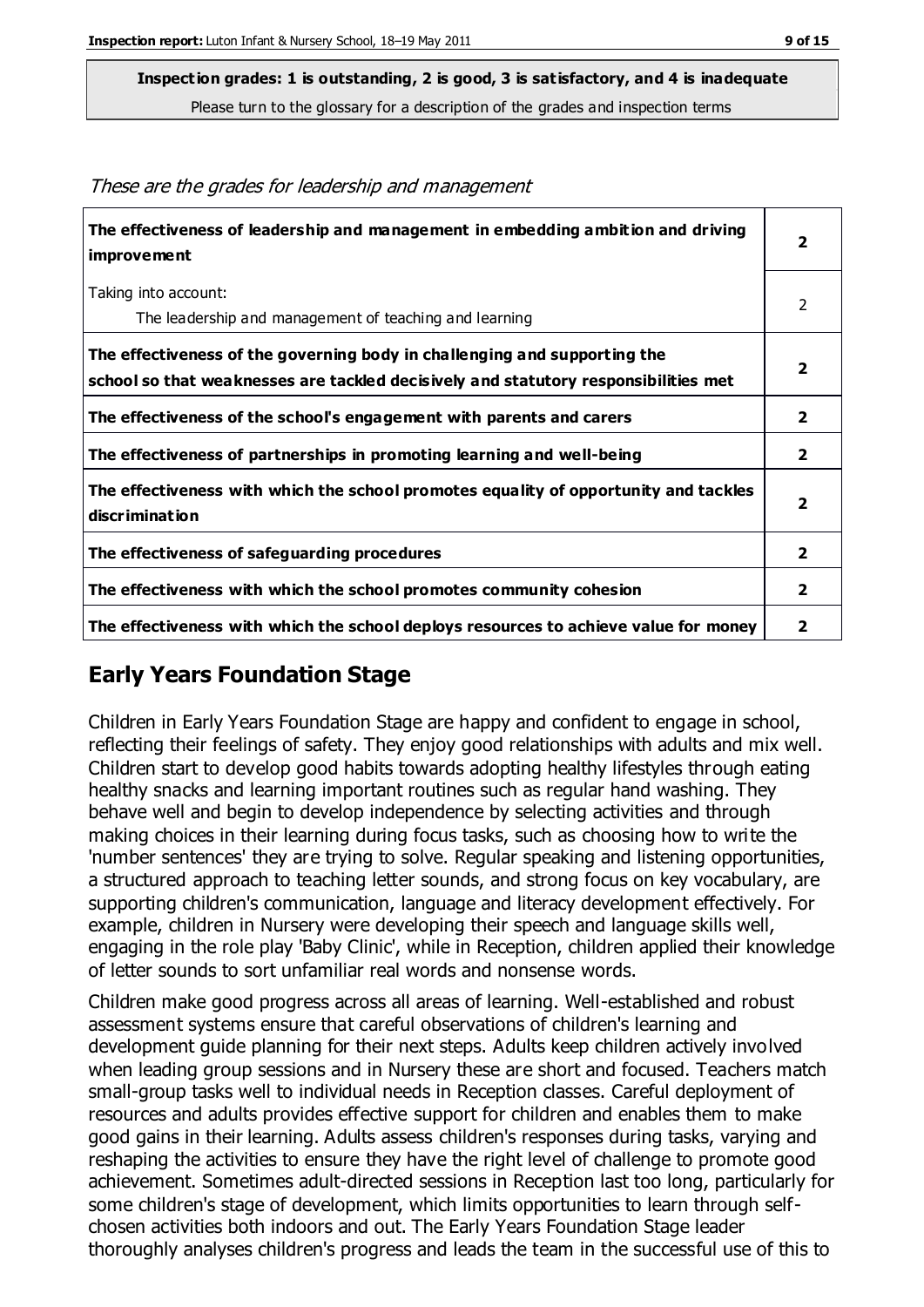improve provision. The gap between the school's results and the national figures at the end of Reception is decreasing.

These are the grades for the Early Years Foundation Stage

| <b>Overall effectiveness of the Early Years Foundation Stage</b>                      |  |
|---------------------------------------------------------------------------------------|--|
| Taking into account:<br>Outcomes for children in the Early Years Foundation Stage     |  |
| The quality of provision in the Early Years Foundation Stage                          |  |
| The effectiveness of leadership and management of the Early Years Foundation<br>Stage |  |

#### **Views of parents and carers**

A below average proportion of parents and carers completed the inspection questionnaire. Those that answered each question were unanimous in their view that overall their children enjoy school, that teaching is good and their children are making enough progress, and that the school helps children to adopt a healthy lifestyle and prepares them well for the future. The overwhelming majority expressed positive views about most aspects of the school's work. A very small minority disagreed that the school keeps their children safe, while half of parents and carers strongly agreed with this statement. Inspectors found that the school has effective safeguarding systems and provides goodquality care, guidance and support for its pupils. Consequently, the extent to which pupils feel safe is good.

A few questionnaires also contained additional comments, which were mostly positive. There were no common areas of concern.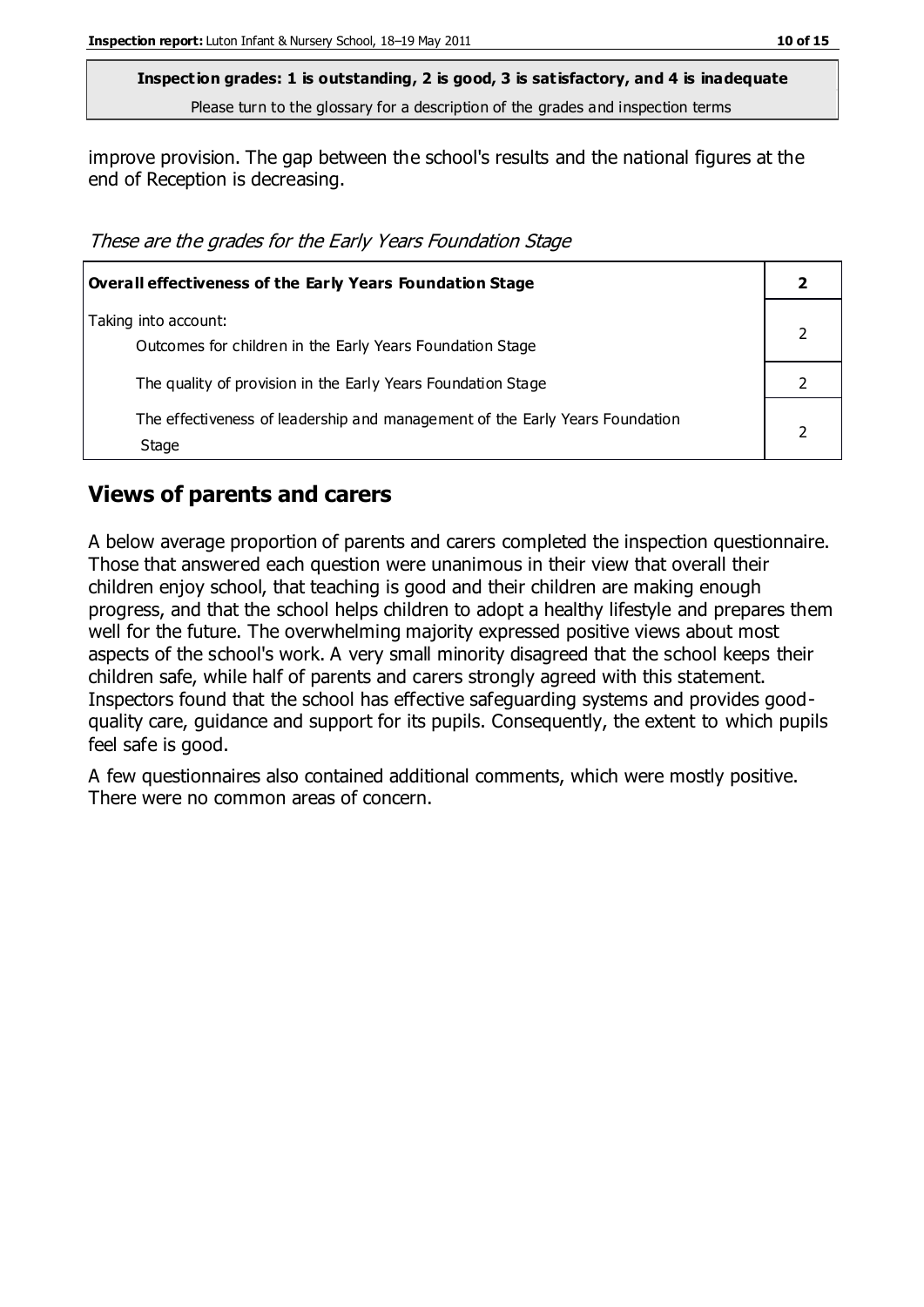#### **Responses from parents and carers to Ofsted's questionnaire**

Ofsted invited all the registered parents and carers of pupils registered at Luton Infant and Nursery School to complete a questionnaire about their views of the school.

In the questionnaire, parents and carers were asked to record how strongly they agreed with 13 statements about the school.

The inspection team received 58 completed questionnaires by the end of the on-site inspection. In total, there are 224 pupils registered at the school.

| <b>Statements</b>                                                                                                                                                                                                                                       | <b>Strongly</b> | agree         | <b>Agree</b> |               | <b>Disagree</b> |                | <b>Strongly</b><br>disagree |                |
|---------------------------------------------------------------------------------------------------------------------------------------------------------------------------------------------------------------------------------------------------------|-----------------|---------------|--------------|---------------|-----------------|----------------|-----------------------------|----------------|
|                                                                                                                                                                                                                                                         | <b>Total</b>    | $\frac{1}{2}$ | <b>Total</b> | $\frac{1}{2}$ | <b>Total</b>    | $\frac{1}{2}$  | <b>Total</b>                | $\frac{1}{2}$  |
| My child enjoys school                                                                                                                                                                                                                                  | 35              | 60            | 21           | 36            | $\mathbf{1}$    | $\overline{2}$ | $\mathbf{1}$                | $\overline{2}$ |
| The school keeps my child<br>safe                                                                                                                                                                                                                       | 29              | 50            | 24           | 41            | 4               | 7              | $\mathbf 0$                 | $\mathbf 0$    |
| My school informs me about<br>my child's progress                                                                                                                                                                                                       | 38              | 66            | 18           | 31            | $\mathbf{1}$    | $\overline{2}$ | $\mathbf 0$                 | $\mathbf 0$    |
| My child is making enough<br>progress at this school                                                                                                                                                                                                    | 34              | 59            | 22           | 38            | 0               | $\mathbf 0$    | $\mathbf 0$                 | $\mathbf 0$    |
| The teaching is good at this<br>school                                                                                                                                                                                                                  | 39              | 67            | 18           | 31            | 0               | $\mathbf 0$    | $\mathbf 0$                 | $\mathbf 0$    |
| The school helps me to<br>support my child's learning                                                                                                                                                                                                   | 39              | 67            | 18           | 31            | $\mathbf{1}$    | $\overline{2}$ | $\mathbf 0$                 | $\mathbf 0$    |
| The school helps my child to<br>have a healthy lifestyle                                                                                                                                                                                                | 30              | 52            | 25           | 43            | 0               | $\mathbf 0$    | $\mathbf 0$                 | $\mathbf 0$    |
| The school makes sure that<br>my child is well prepared for<br>the future (for example<br>changing year group,<br>changing school, and for<br>children who are finishing<br>school, entering further or<br>higher education, or entering<br>employment) | 27              | 47            | 26           | 45            | $\mathbf 0$     | $\mathbf 0$    | $\mathbf 0$                 | $\mathbf 0$    |
| The school meets my child's<br>particular needs                                                                                                                                                                                                         | 27              | 47            | 28           | 48            | $\mathbf{1}$    | $\overline{2}$ | $\mathbf 0$                 | $\mathbf 0$    |
| The school deals effectively<br>with unacceptable behaviour                                                                                                                                                                                             | 28              | 48            | 26           | 45            | $\overline{2}$  | 3              | $\mathbf{1}$                | $\overline{2}$ |
| The school takes account of<br>my suggestions and concerns                                                                                                                                                                                              | 27              | 47            | 28           | 48            | 1               | $\mathcal{P}$  | $\Omega$                    | 0              |
| The school is led and<br>managed effectively                                                                                                                                                                                                            | 35              | 60            | 21           | 36            | $\mathbf{1}$    | $\overline{2}$ | $\mathbf 0$                 | $\mathbf 0$    |
| Overall, I am happy with my<br>child's experience at this<br>school                                                                                                                                                                                     | 37              | 64            | 17           | 29            | $\pmb{0}$       | $\mathbf 0$    | $\mathbf 0$                 | $\pmb{0}$      |

The table above summarises the responses that parents and carers made to each statement. The percentages indicate the proportion of parents and carers giving that response out of the total number of completed questionnaires. Where one or more parents and carers chose not t o answer a particular question, the percentages will not add up to 100%.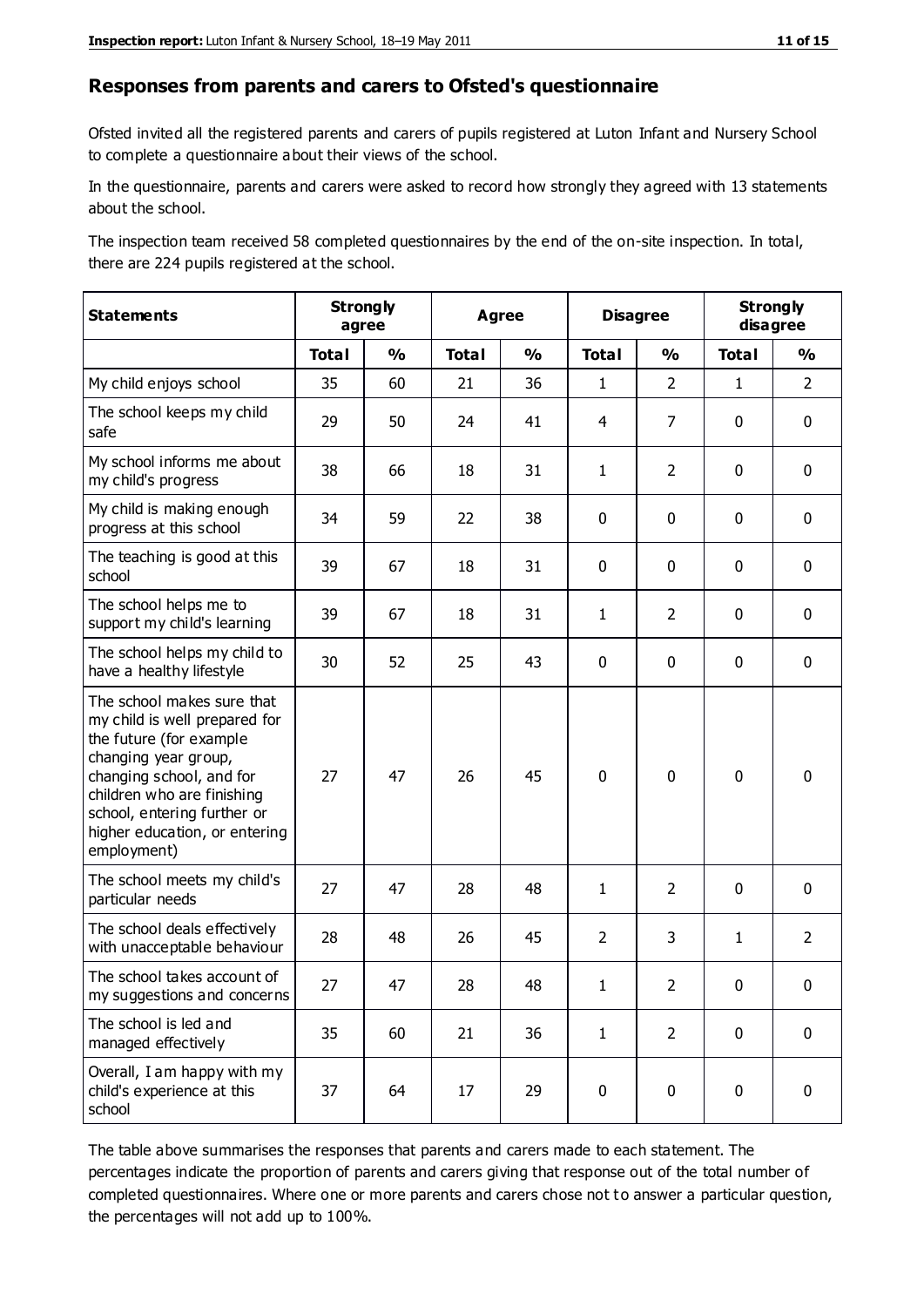## **Glossary**

| Grade   | <b>Judgement</b> | <b>Description</b>                                                                                                                                                                                                            |
|---------|------------------|-------------------------------------------------------------------------------------------------------------------------------------------------------------------------------------------------------------------------------|
| Grade 1 | Outstanding      | These features are highly effective. An outstanding school<br>provides exceptionally well for all its pupils' needs.                                                                                                          |
| Grade 2 | Good             | These are very positive features of a school. A school that<br>is good is serving its pupils well.                                                                                                                            |
| Grade 3 | Satisfactory     | These features are of reasonable quality. A satisfactory<br>school is providing adequately for its pupils.                                                                                                                    |
| Grade 4 | Inadequate       | These features are not of an acceptable standard. An<br>inadequate school needs to make significant improvement<br>in order to meet the needs of its pupils. Ofsted inspectors<br>will make further visits until it improves. |

#### **What inspection judgements mean**

### **Overall effectiveness of schools**

|                       | Overall effectiveness judgement (percentage of schools) |      |                     |                   |
|-----------------------|---------------------------------------------------------|------|---------------------|-------------------|
| <b>Type of school</b> | <b>Outstanding</b>                                      | Good | <b>Satisfactory</b> | <b>Inadequate</b> |
| Nursery schools       | 46                                                      | 48   | 6                   |                   |
| Primary schools       | 6                                                       | 47   | 40                  | 7                 |
| Secondary schools     | 12                                                      | 39   | 38                  | 11                |
| Sixth forms           | 13                                                      | 42   | 41                  | 3                 |
| Special schools       | 28                                                      | 49   | 19                  | 4                 |
| Pupil referral units  | 14                                                      | 45   | 31                  | 10                |
| All schools           | 10                                                      | 46   | 37                  |                   |

New school inspection arrangements were introduced on 1 September 2009. This means that inspectors now make some additional judgements that were not made previously.

The data in the table above are for the period 1 September 2010 to 31 December 2010 and are consistent with the latest published official statistics about maintained school inspection outcomes (see **[www.ofsted.gov.uk](http://www.ofsted.gov.uk/)**).

The sample of schools inspected during 2010/11 was not representative of all schools nationally, as weaker schools are inspected more frequently than good or outstanding schools.

Percentages are rounded and do not always add exactly to 100.

Sixth form figures reflect the judgements made for the overall effectiveness of the sixth form in secondary schools, special schools and pupil referral units.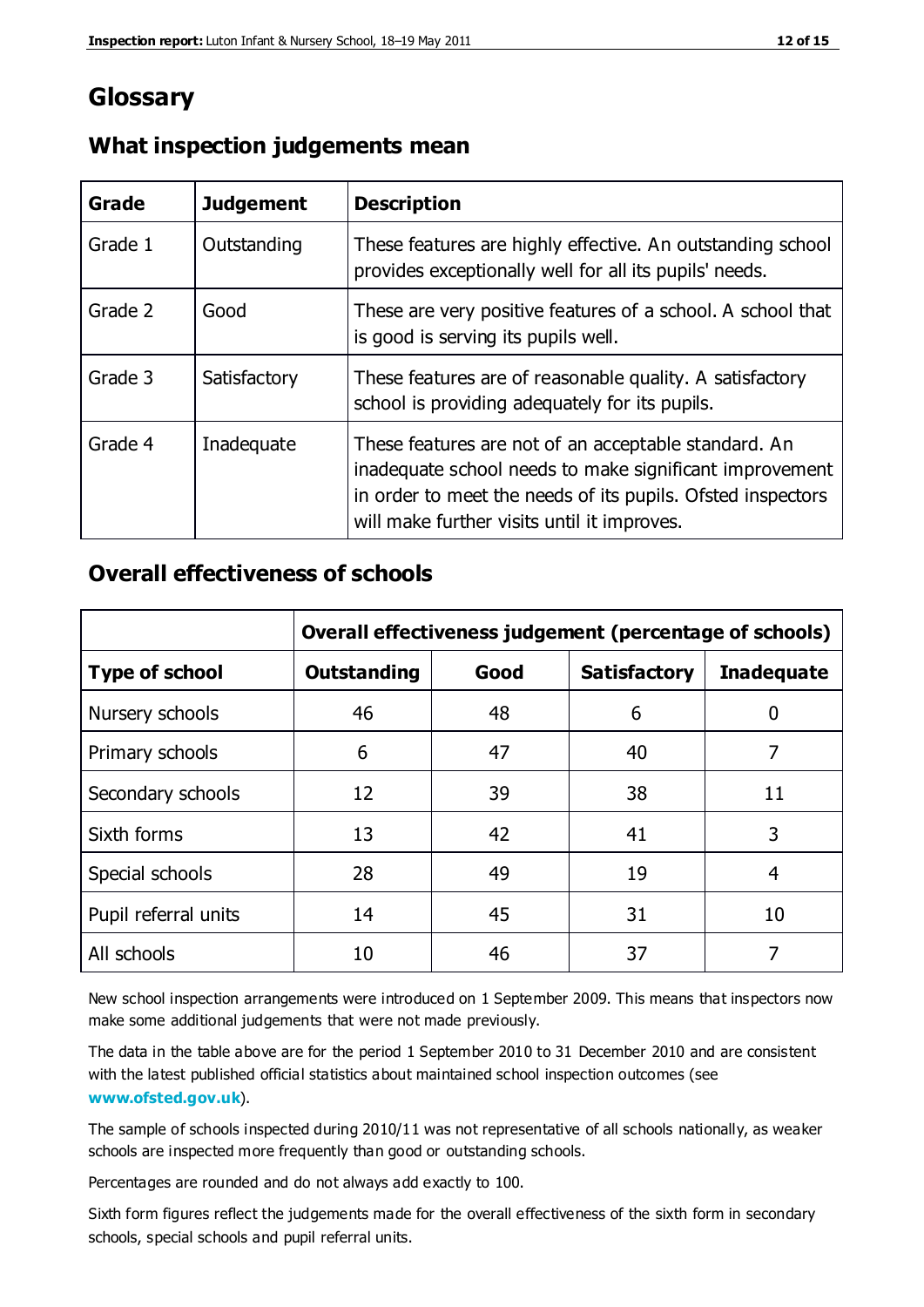# **Common terminology used by inspectors**

| Achievement:                  | the progress and success of a pupil in their learning,<br>development or training.                                                                                                                                                          |  |  |
|-------------------------------|---------------------------------------------------------------------------------------------------------------------------------------------------------------------------------------------------------------------------------------------|--|--|
| Attainment:                   | the standard of the pupils' work shown by test and<br>examination results and in lessons.                                                                                                                                                   |  |  |
| Capacity to improve:          | the proven ability of the school to continue<br>improving. Inspectors base this judgement on what<br>the school has accomplished so far and on the quality<br>of its systems to maintain improvement.                                       |  |  |
| Leadership and management:    | the contribution of all the staff with responsibilities,<br>not just the headteacher, to identifying priorities,<br>directing and motivating staff and running the school.                                                                  |  |  |
| Learning:                     | how well pupils acquire knowledge, develop their<br>understanding, learn and practise skills and are<br>developing their competence as learners.                                                                                            |  |  |
| <b>Overall effectiveness:</b> | inspectors form a judgement on a school's overall<br>effectiveness based on the findings from their<br>inspection of the school. The following judgements,<br>in particular, influence what the overall effectiveness<br>judgement will be. |  |  |
|                               | The school's capacity for sustained<br>improvement.                                                                                                                                                                                         |  |  |
|                               | Outcomes for individuals and groups of pupils.                                                                                                                                                                                              |  |  |
|                               | The quality of teaching.                                                                                                                                                                                                                    |  |  |
|                               | The extent to which the curriculum meets<br>pupils' needs, including, where relevant,<br>through partnerships.                                                                                                                              |  |  |
|                               | The effectiveness of care, guidance and<br>support.                                                                                                                                                                                         |  |  |
| Progress:                     | the rate at which pupils are learning in lessons and<br>over longer periods of time. It is often measured by<br>comparing the pupils' attainment at the end of a key                                                                        |  |  |

stage with their attainment when they started.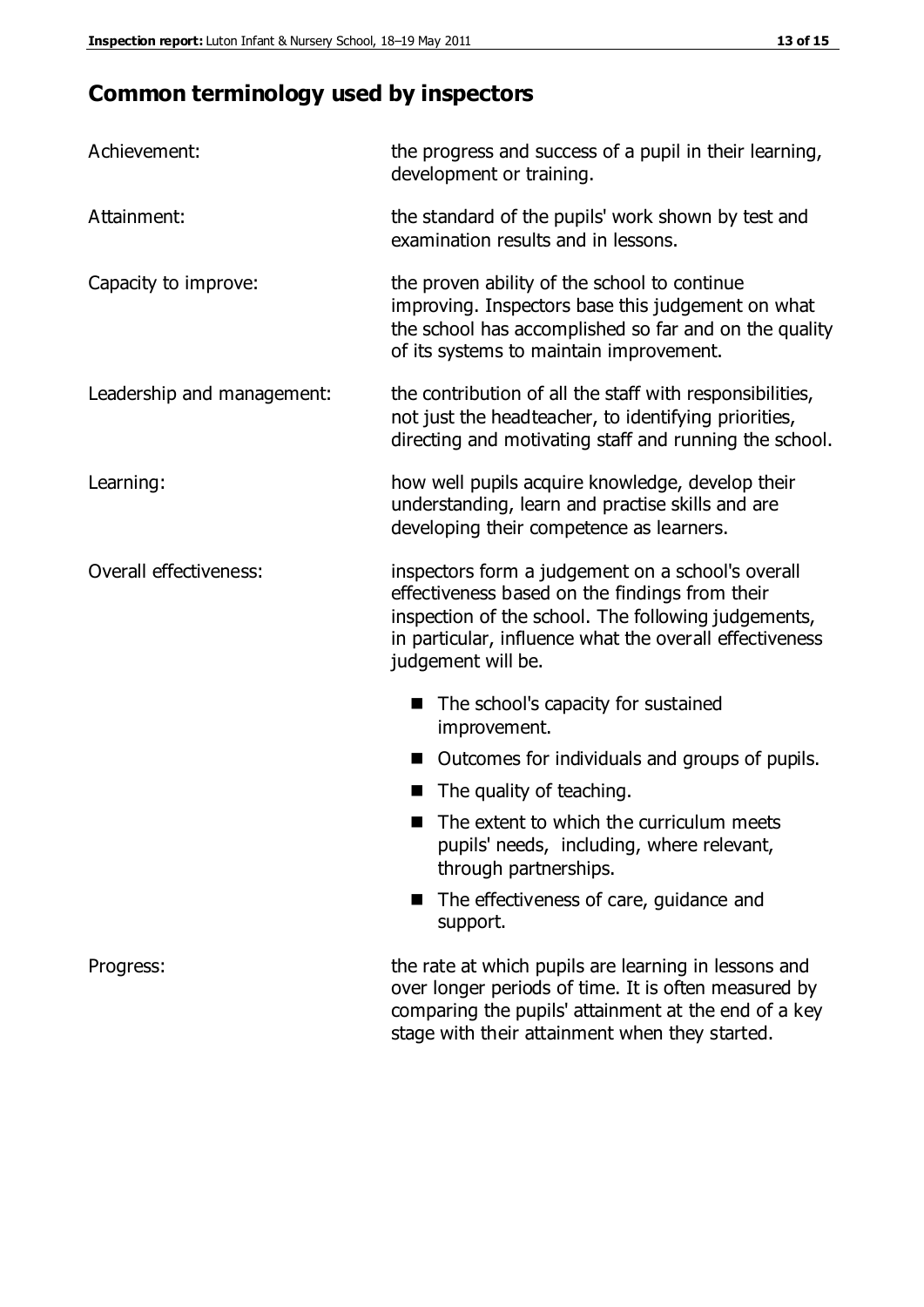#### **This letter is provided for the school, parents and carers to share with their children. It describes Ofsted's main findings from the inspection of their school.**

20 May 2011

#### Dear Pupils

#### **Inspection of Luton Infant and Nursery School, Chatham, ME4 5AP**

Thank you for giving us such a warm welcome when we visited your school recently. We really enjoyed talking to you and we are very grateful to you for helping us to find out all about your school. You told us that you enjoy school and we can see why it is a good school. There were a number of things we particularly liked.

- All adults in school care for you well.
- $\blacksquare$  The school has good links with your parents and carers.
- You behave well in lessons.
- You are making good, and sometimes exceptional, progress and developing good personal skills and qualities.
- Teaching is good and your teachers make sure you all have tasks and activities that are not too easy and not too hard.
- Teaching assistants support a number of you well to help you make as much progress as others in the class.
- Those of you who did not speak much English when you started school are doing well.
- Children in the Nursery and Reception classes are doing well.

Your headteacher and others responsible for running the school have good plans to make it even better. To help with this, we have asked them to make sure you can achieve even more by giving you more chances to work by yourself or together on tasks where you have to think and make your own decisions. We have also asked them to carry out their plans to let teachers get good ideas about how to make lessons even better by watching teachers in other schools. Finally, we would like them to work with some of your parents and carers to make sure you attend school on as many days as possible.

You can all help by continuing to behave well and always trying your very hardest, particularly when set a task to do without support from an adult, and by coming to school as often as you can.

Yours sincerely

Clive Dunn Lead inspector